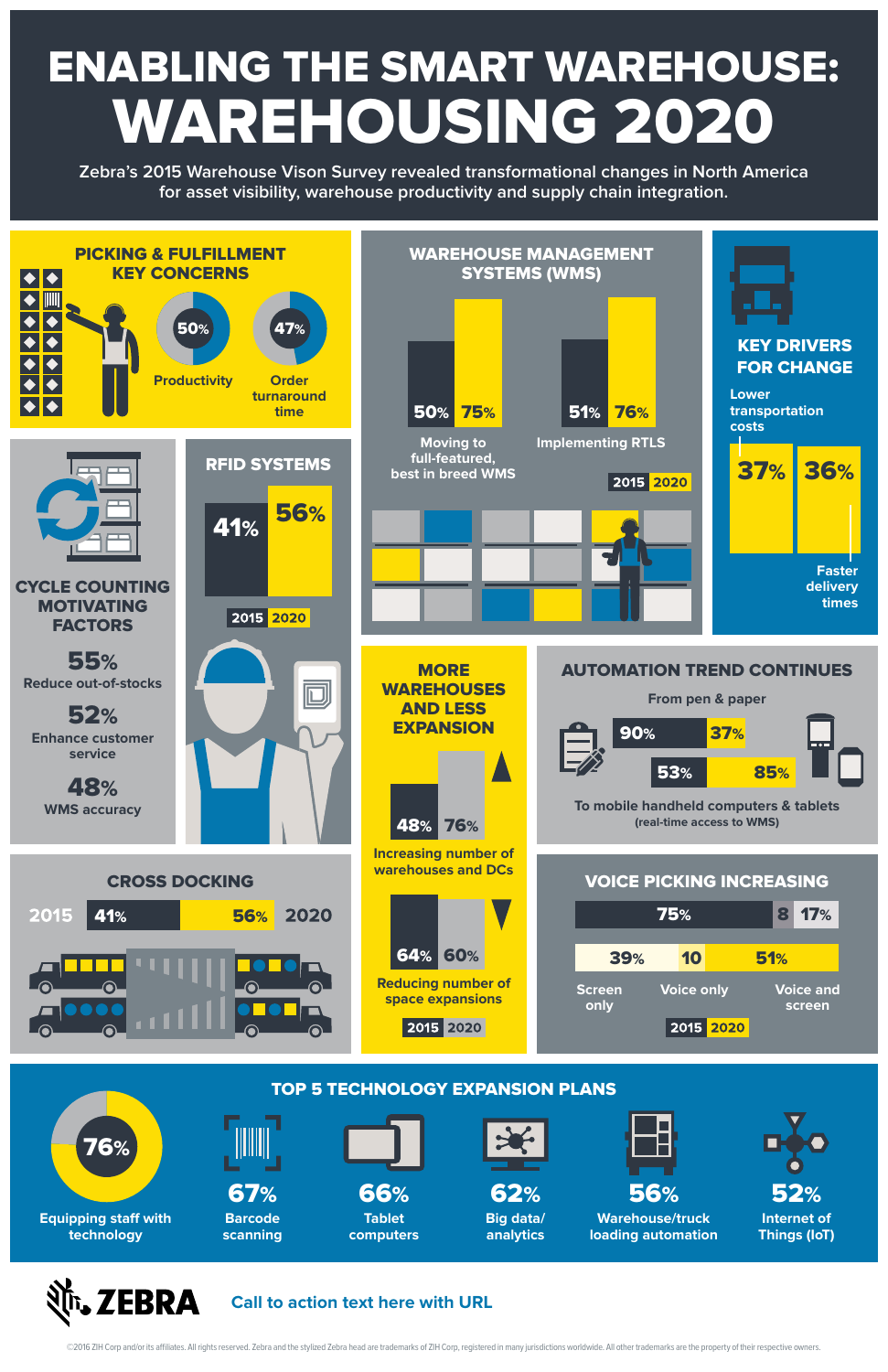## ENABLING THE SMART WAREHOUSE: WAREHOUSING 2020



**Zebra's 2015 Warehouse Vison Survey revealed transformational changes in North America for asset visibility, warehouse productivity and supply chain integration.**





©2016 ZIH Corp and/or its affiliates. All rights reserved. Zebra and the stylized Zebra head are trademarks of ZIH Corp, registered in many jurisdictions worldwide. All other trademarks are the property of their respective